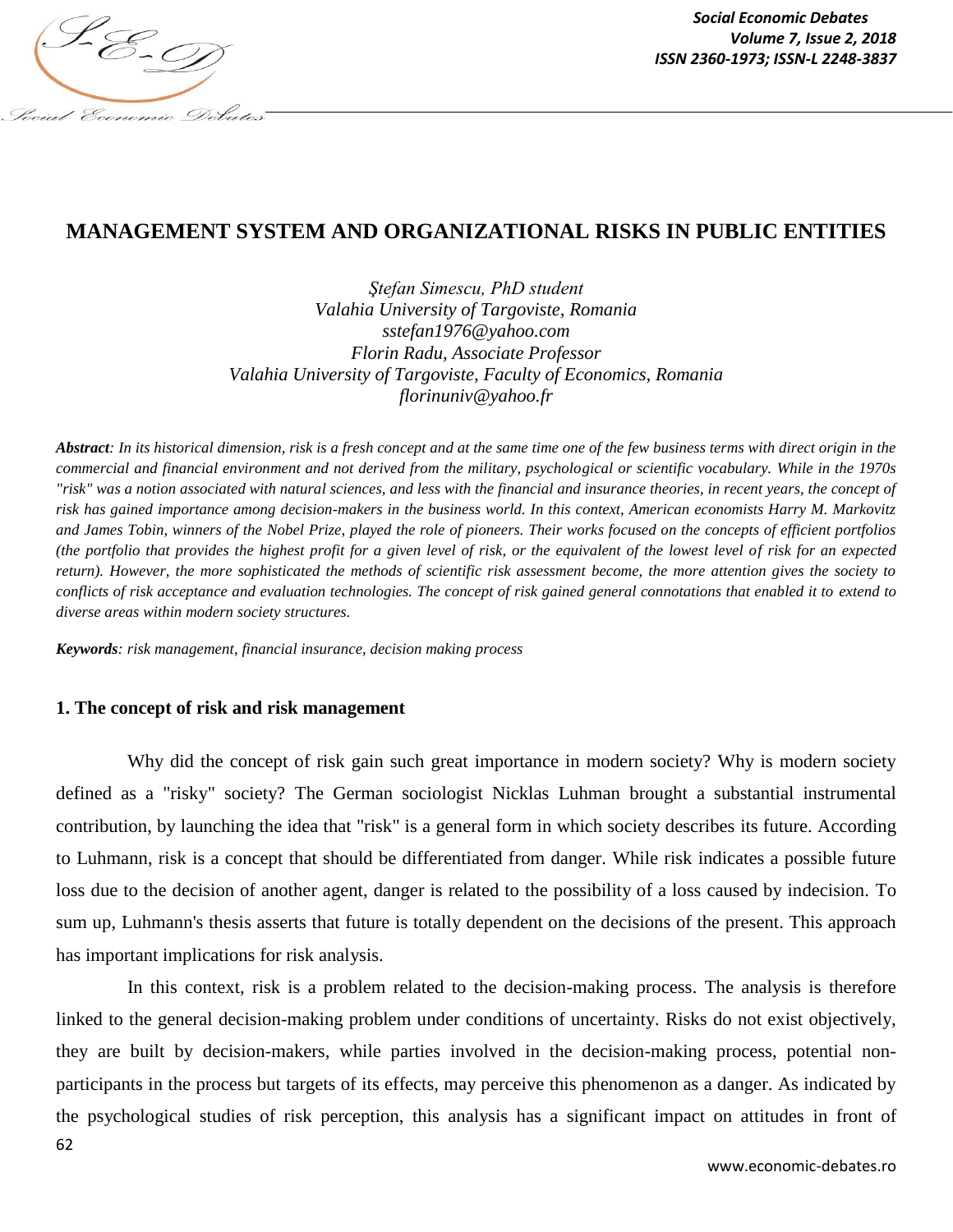potential hazard. The possibility of reaching a consensus on risk decreases significantly. A larger volume of information, transparency and active communication with the audience cannot solve conflicts; they can only reduce conflicts regarding risk, as the problem lies in the difference of content of the phenomenon approached by decision-makers and decision receptors.

Any entity sets up sets its targets, goals to be pursued, at the moment of its being established. In this respect, it sets one or more general objectives, the results that are expected to be obtained both on the whole and on the structure level. At the operational level, each general objective breaks down into derivative and specific objectives. It is very important that the latter can be defined as precisely as possible and can be measured (measured) by associating some indicators.

Achieving these goals involves carrying out activities, activities that are the result of the work done by the people (the employees of the entity). Each activity is associated with certain risks. Knowing the risks facilitates the effective and effective achievement of the entity's objectives. It is clear that if we know the threats, we can make a hierarchy of these, based on the probability of occurrence, the extent of the impact on the objectives and the costs associated with the measures intended to reduce their chances of appearing or to limit the undesirable effects. The lower the probability of occurrence of risk, if it occurs, the impact would be insignificant; the activity to which risk was associated would be more "healthy", more secure.

Risk is "a problem that has not occurred yet, but which may arise in the future, in which case the obtaining of previously fixed results is threatened or increased. In the first situation, risk is a threat, and in the second, risk is an opportunity. "

The identifying and assessing risks, as well as the way to react to them, namely to implement internal control means in order to minimize or mitigate in the event of occurrence concerns their management.

Risk management shall be subordinated to the goals of the entity that form an integrated, coherent and convergent system aimed at achieving the overall objectives, so that the levels of activity are mutually supportive. This approach allows the organization to define and implement a risk management strategy from top to bottom and to be integrated into its routine activities and operations. Risk management shall therefore become an integral part of the manner of organization management. The management personnel, regardless of their hierarchical level, shall develop the skills they need to manage risk-based principles. Moreover, staff as a whole need to be aware of the importance that risk management has in achieving their own goals.

Risk management or risk management refers to "all processes for identifying, assessing and assessing risks, setting responsibilities, taking mitigation or anticipation measures, periodic review, and monitoring

Social Economic Debates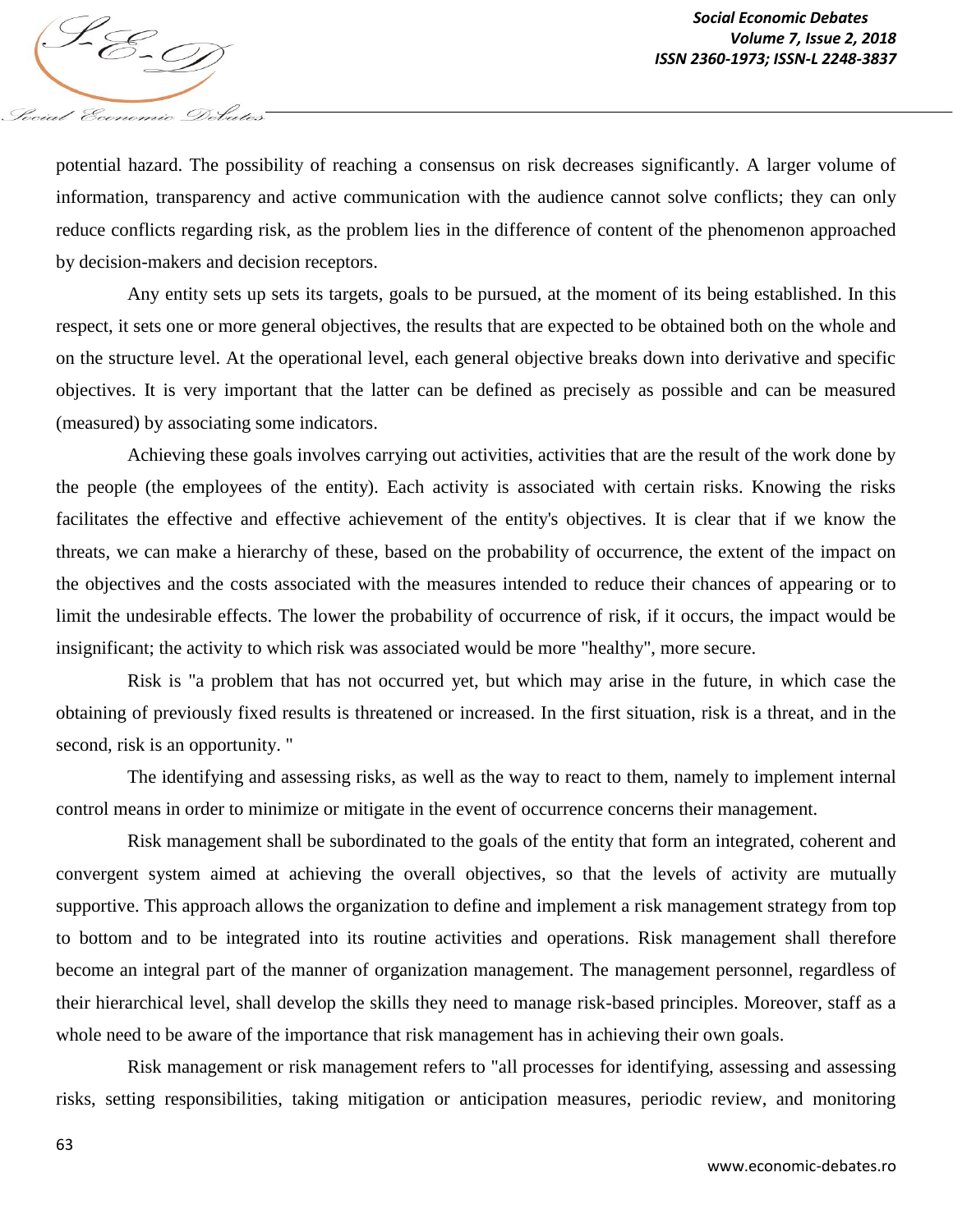progress", and stands for the major responsibility of the management of the public entity to ensure the implementation and proper functioning of these processes.

The responsibility of implementing the risk management system so that risks are identified, assessed and treated to reduce the exposure level and maintain it at an acceptable level rests with the management of the entity. It should design and implement a risk management system focused on the identification, assessment and treatment of risks that threaten the achievement of the objectives set at all organizational, strategic, general, specific and individual levels. Ensuring the achievement of the objectives requires the establishment and implementing of adequate and sufficient control devices, so that the risks associated with the objectives are controlled and maintained within the accepted limits.

The internal auditor has the role of examining and evaluating risk management processes adopted by management, of checking that they are sufficient and effective, and of issuing reports and recommendations for improvement. There are situations where the internal auditor helps the entity to identify, evaluate and implement a tool of risk and control management to manage these risks in the case of counseling missions.

#### **2. Risks from an entity's management perspective**

Social Economic Debates

The definition of risk has many variants in the specialty literature. Thus: it is "the possibility of reaching a danger, having to face a tribulation or incur a loss, the risk is the practical threat that an event will affect the ability of a company to function and to pursue its fulfillment strategic objectives. The risk generally is triggered not so much from the probability that something good will not happen, but from the possibility that something wrong might happen. Moreover, "economic life is governed by uncertainty and any projection of future events is, by definition, hampered by the risk of not being achieved in the foreseen parameters.

It exists permanently and does or does not depend on the created conditions. The risk is present in all actions and events of mankind. The risk is in a constant change, it evolves in complexity, in addition to traditional exposures to hazard, adding operational, financial, strategic, market, country, legislative, human, fraud risks, and the complex character of risk can be triggered by several factors which in the literature are grouped into named macroeconomic factors that are called external factors and to microeconomic or internal ones.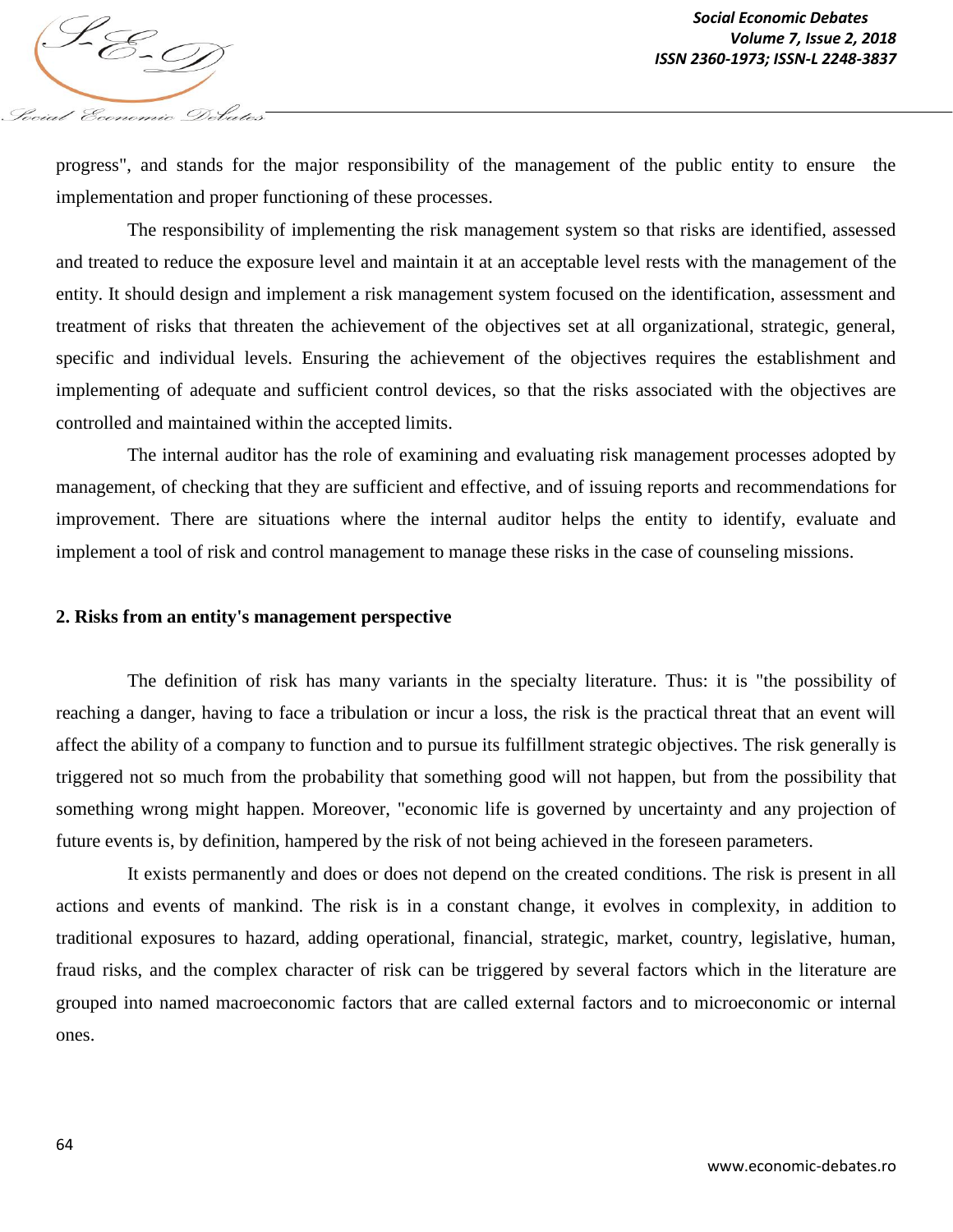### *The external factors are*:

Social Economic Debate

• economic factors determined by: interest rate changes, inflation, insurances, taxes, sudden economic changes.

• policies determined by: ambiguous and changing legislation, certain protectionist policies, regulations and their observance, sectoral policy priorities.

• competitors determined by: market changes, types and offered services, fashion trends, media use, customer requests and expectations, contract requests.

#### *The internal factors* can be considered:

• social determinants of: employees' ethics and beliefs, individual culture of involved persons regarding risks, employee pressure by wages, salaries or inadequate work, frequent staff changes, overly intimate relationships among employees.

• economic factors determined by: changes in computer processing, substitution of materials, better security of new products and technologies, a better operating system with regard to operating procedures and methods, the need to reduce losses, the expectations of investors and shareholders , the adopted strategy.

• physical factors determined by: the destruction of buildings, fraud by the acts or intentions of the employees or of the clients.

In general, business leaders are people who take risks consciously, because they get to that position as a result of successes and a managerial culture acquired in the past. Risk is a challenge for managers, which means that they take a clever risk. In fact, leading a successful business means taking advantage of the most correct business opportunities, according to company's financial and managerial capabilities. If modern management's conception is both art and science, risk management is also a balance between art and science. This is because it is important both to estimate and model the risks that also have an important role in decisionmaking, but also because too much emphasis on risk assessment may become inadequate. Thus, based on reasoning and experience, a manager shall strike a balance in this regard.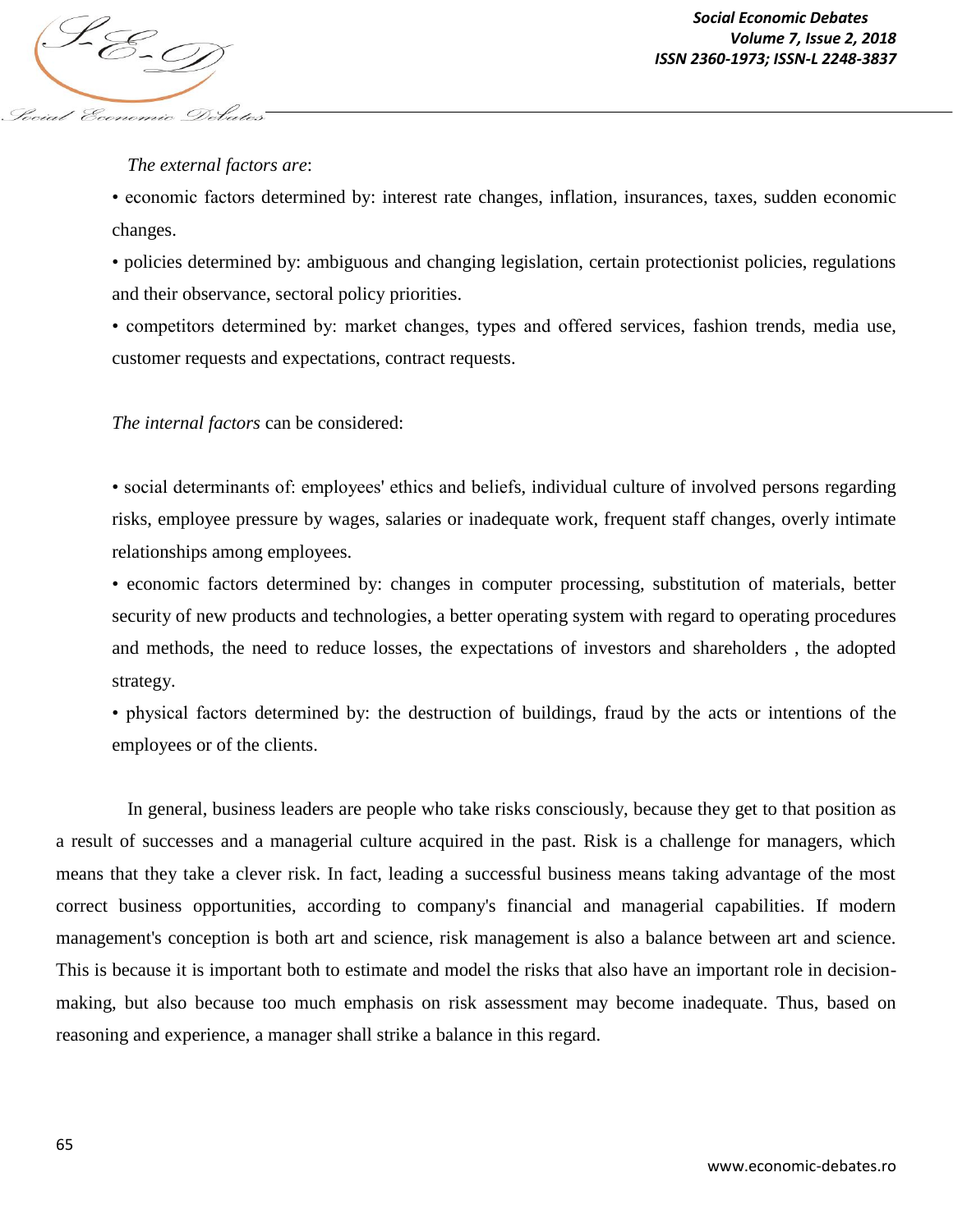Risk management is a matter of balance between processes and people. A company can survive and even thrive if it has quality people, even if it has poor management methods and proceedings. The other way around is not valid. In fact, the risk of a company is determined by the actions and decisions of its employees.

Risks are of several kinds and they are determined by different criteria. The risk classification for any kind of business is done by the extent of their damage:

• the operational risk is a potential risk, which consists in the possibility that during the course of the business, a syncope may arise due to inappropriate management, human errors of the hired personnel, fraud or computer problems.

• the financial risk refers to cash flows that allow business continuity in good conditions. This may include risks related to: interest rate risk; currency risk; the risks of the invested capital; liquidity risk.

• the strategic risk occurs when the strategies adopted by the management are not effective.

• the market risk is the risk of doing business in a particular market type. In this category, the risk of image is important, it can be generated by a series of negative articles related to the company, certain customer complaints and certain rumors. The image risk is very difficult to measure and anticipate, but it can cause serious damage.

• the country risk is the possibility of financial losses in international affairs, due to a country's macroeconomic or political events, the legislative risk refers to potential changes in legislation or regulations that could have a negative impact on the entity.

In the risk assessment process, any manager goes through a series of steps that can be synthesized in the form of the following scheme:

Iocial Economic Debate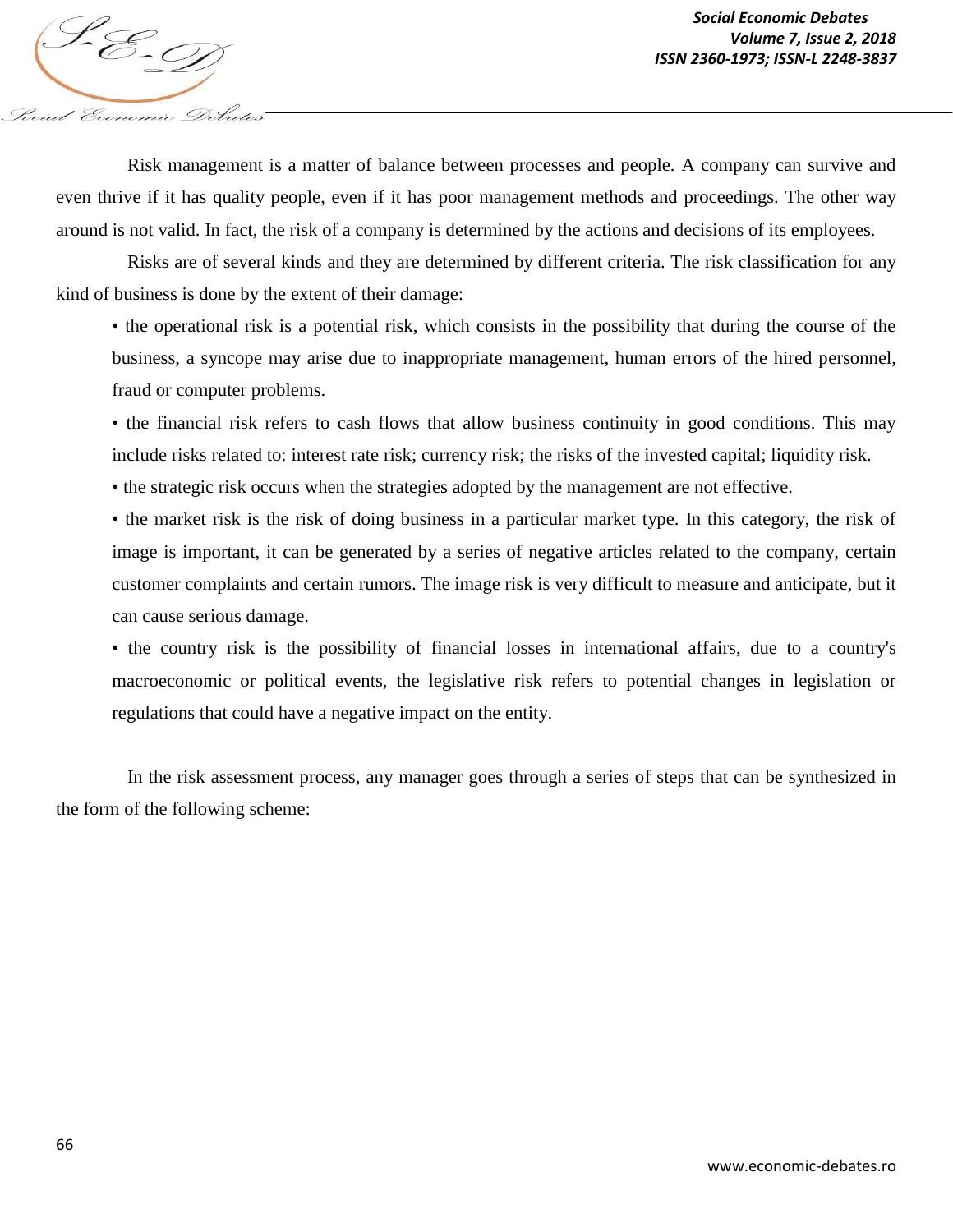



Figure no. 1. Fundamental steps in risk management

# *• Identification and definition of risks*

A first step in risk management is identifying the risks that could affect the business environment, companies, individuals. In order to ensure a comprehensive analysis of the carried out work and of the resulting risks, it is necessary to involve the staff of all the departments of the entity, in order to accurately identify the possible risks, as the business dynamics cause new risks.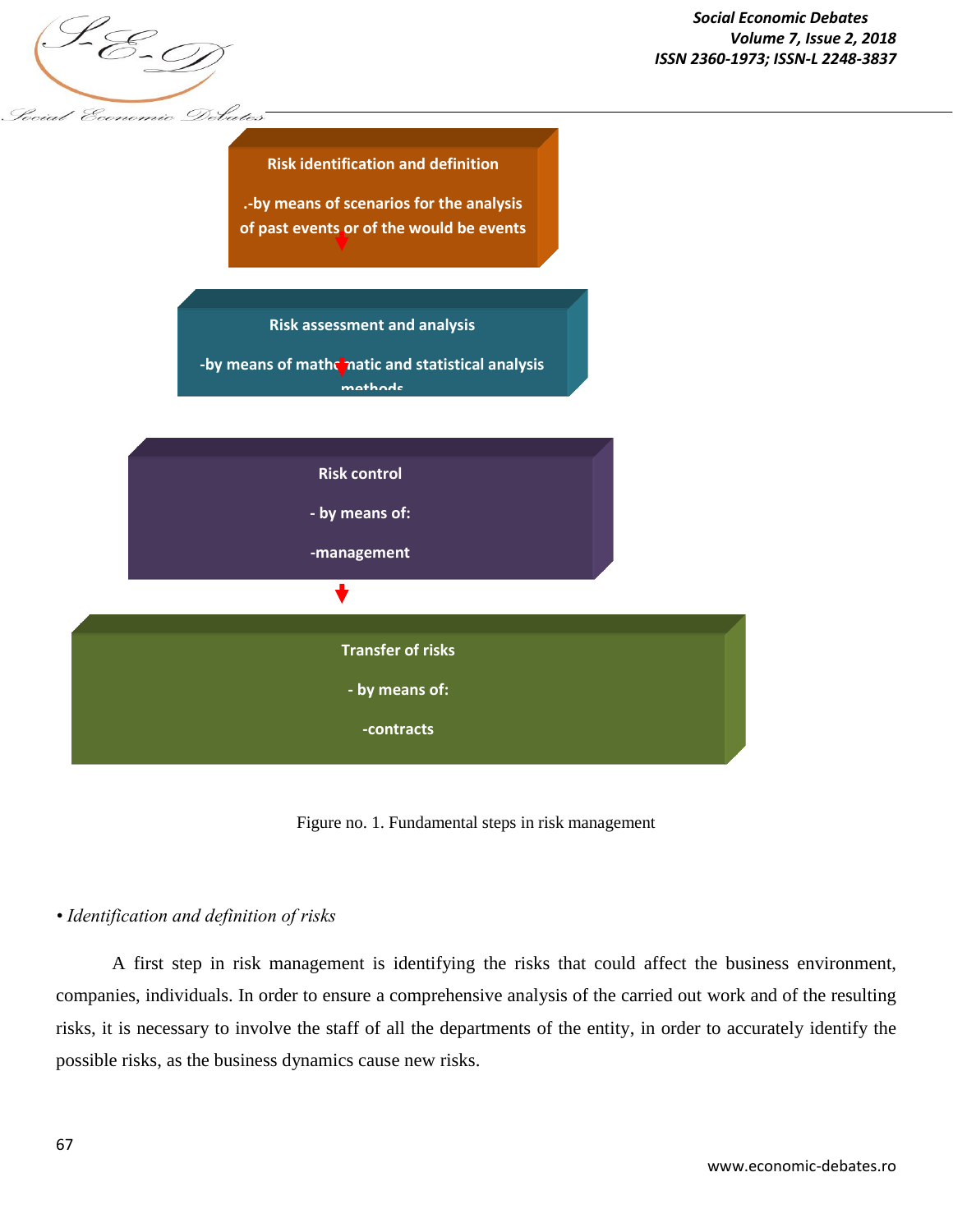Identifying and defining risks is an integral part of the strategic planning of the organization that will provide the necessary visibility and strategic focus. Strategic planning is so important in the economic and financial organizations, as virtually this plan "invents" the future, it is a road map that sets forth the future directions towards which the organization is heading. Strategic planning involves four fundamental steps: historical performance assessment; setting precise targets; developing action plans; comparing current and planned performance.

In order to achieve performance and a forecasted profit, risk management analyzes the ratio of risk and output. This action shall include sector-specific instruments and procedures. Neither is the uncertainty neglected, which requires large capital consumption, because it cannot be managed by traditional techniques.

The importance of risk arises from the action of two factors:

Social Economic Debates

• the severity of occurrence of events or actions with adverse impact, which we avoid by developing a protection policy;

• the probability we avoid by developing a prevention policy;

The activity of risk identification differs from one stage to the next in the development of the economic society, also differing according to the size of the organizations. All businesses take into account a risk element that will provide them a potential profit. The way the company treats the different types of risk and the way it decides to manage is an important criterion in establishing the organizational structure of the company and of the approach to act on the market, in customer's relations and in competition.

However, it is noteworthy that not all have the same appetite for risk. Risk appetite is a general term designed to measure the tendency of individuals to a higher or lower risk. It is determined by a combination of two main factors: individual experience and natural, genetic cast of taking or not taking risk.

If risks are better understood and managed, performance increases in the continuous operation, without any unexpected loss. In the same way like little caution can spare a long treatment. The challenge faced by each society on the very unstable market today is to find time to locate and manage the whole set of risks and then to carry out an effective coordination process.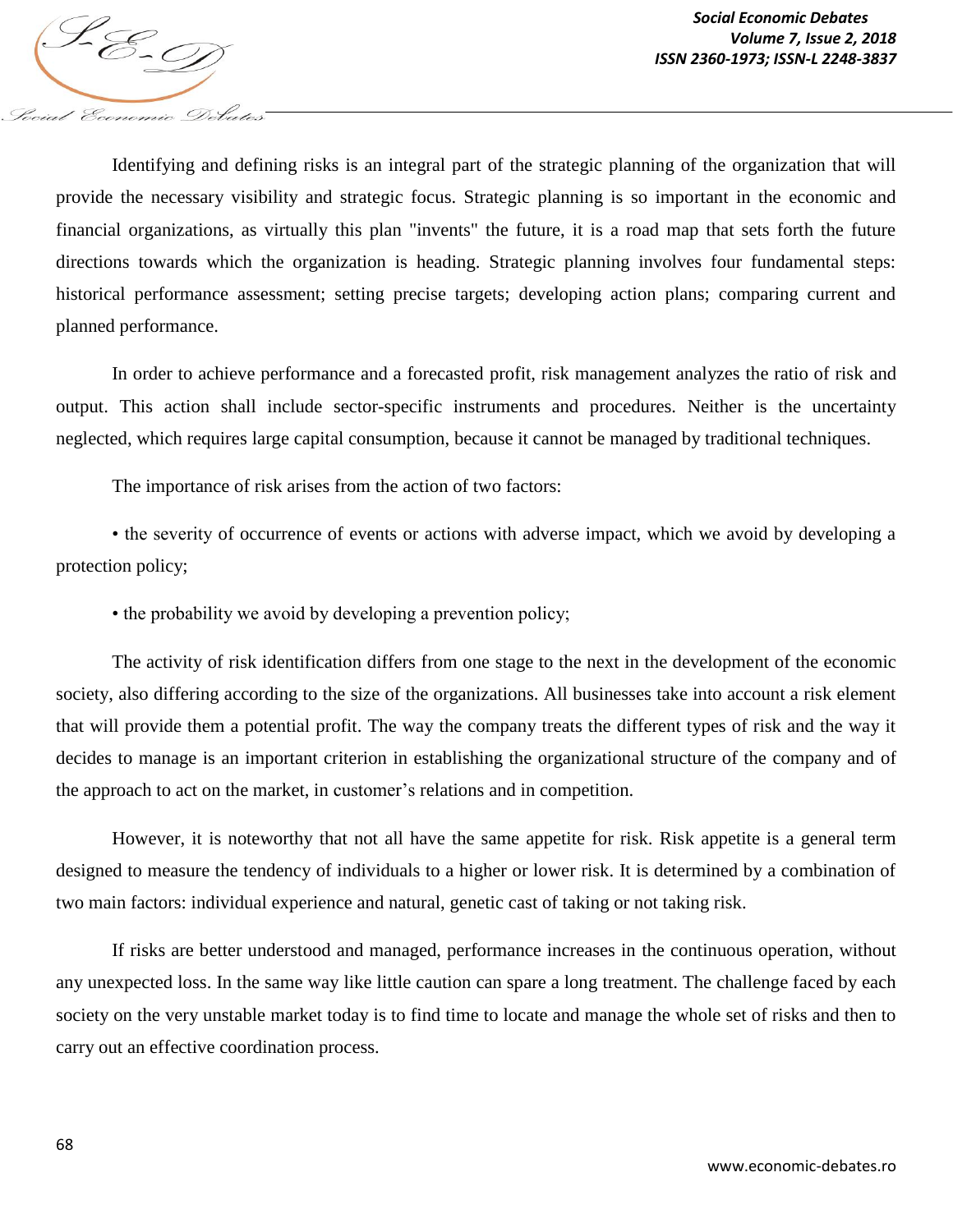

## • *Risk assessment and analysis*

Risk analysis and assessment must be a continuous process. Even if a large number of risks are identified at first, some of them are more important than others. It is important to analyze and assess which of the exposures to the risk have the potential to prevent the company from achieving its objectives.

The analysis is done by:

- identifying all situations that may lead to financial loss;
- developing loss scenarios for the identified events;
- allocation of different risk exposures for each identified item;
- analysis of the historical frequency of producing the same or similar risks;
- frequency comparison with the size of the risk;
- aggregating the level of risk for each identified product or operation;
- when launching a new service or product, its risk is analyzed from the point of view of market demand, cost, and promotion.

Risk assessment is a complex process that uses mathematical and economic techniques and tools. In the case of risk assessment in managerial financial projections, there are various methods of analysis and measurement in risk assessment. Following the analysis, it is possible to note that some of the risks are already well controlled, a fact which should be taken into account in determining the impact they may have on the company. After risk analysis, the risk assessment system is established. There are various methods of risk analysis and measurement in the assessment system. Risk measurement methods vary according to risk categories.

#### • *Risk control*

In order to conduct a business, the potential risks of the business need to be identified, depending on the attitude towards risk, in which it is desirable to take higher or lower risks. The manager of the company decides how to manage risks. It is conceptually well known that business success depends on taking risks. Without taking a risk, the profit can be quite low. Taking more risks increases the chances of gaining more profits, but also the possibility of equal losses. It's all about keeping a good balance between risk and gain. In fact, it is one of the clearly outlined features of managerial quality. In any activity there is a risk element that cannot be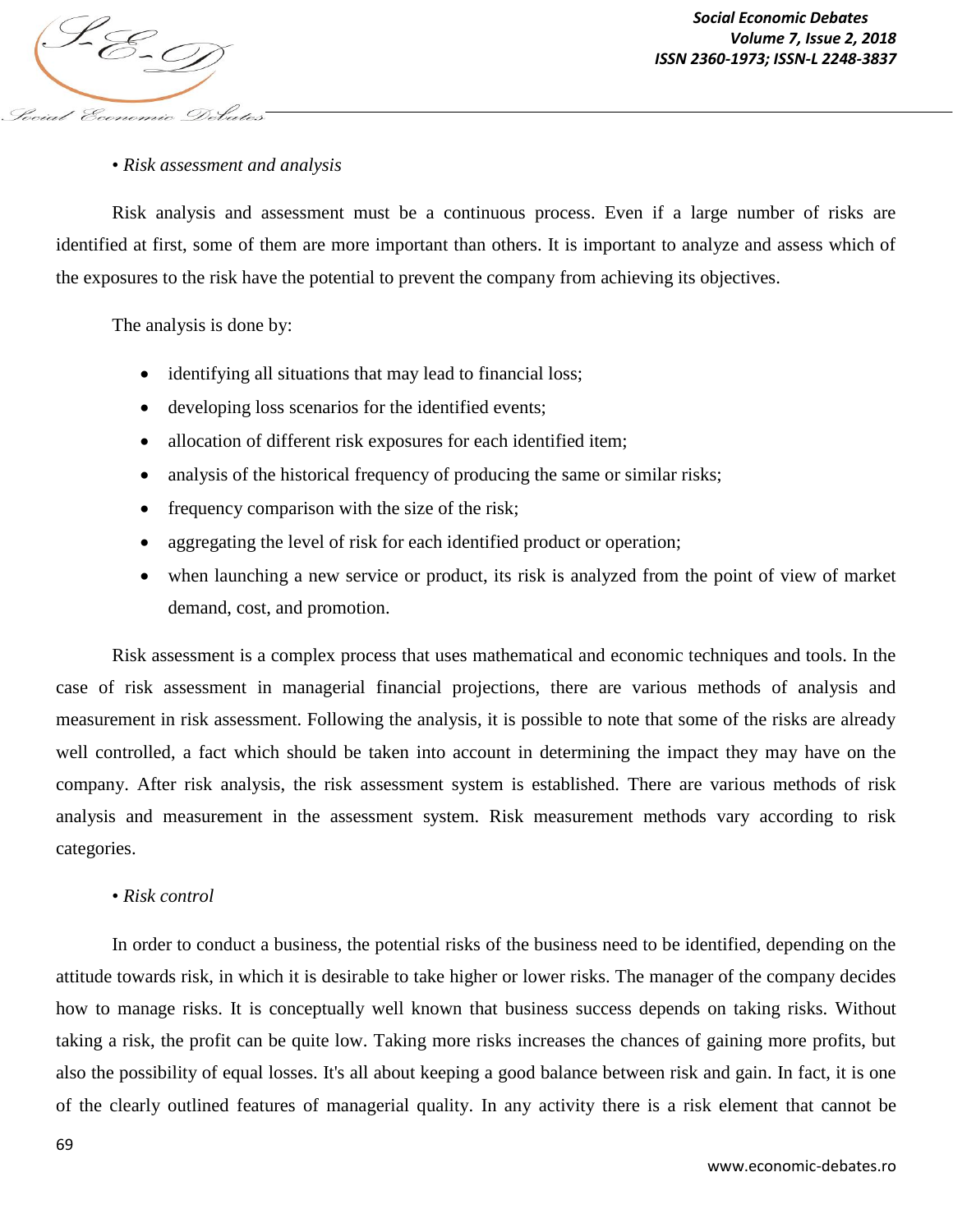anticipated. For example, when a credit is granted, the bank takes the risk of not receiving the borrowed money and the associated interest. Also when investing in a company by buying shares, the investor assumes the risk that the company will incur future losses or bankruptcy. Assuming a certain risk involves its correct management and is followed by the expectation of a result of: a benefit, through the interest obtained in the case of a bank loan, an additional gain by obtaining dividends in the case of investments in shares, a stronger position on the commodities market and of other stock exchange products.

Risk management requires a unique, centralized, systemic approach. A well-known fact in business is that there are intense pressures in maintaining competitive advantages. Risk is often measured retrospectively, with direct losses serving as a financial unit and planning framework. Risk control starts from the first strategic projection and never ends, because it needs to be done permanently throughout a company's life.

#### *• Transfer of risks*

Social Economic Debates

The transfer of risks is done through the insurance system, through capital markets, or through syndicated lending centers (for example in the case of bank loans).

#### **Conclusions**

Risk identification is a process that differs from company to company being directly related to their size. The sector of medium and small Romanian business faces another issue. They differ in their nature to the big businesses. They often operate with less developed structures, without having a risk manager or a dedicated expert for that purpose. Responsibility for risk is shared at the management level, the financial director being the one who usually deals with all aspects of business risk.

Multinational organizations have risk compartments dealing with risk management, staff coordination, recruitment, employee health and safety, and e-mail. Medium and small businesses have limited resources that lead to a certain position of risk. Business leaders are not in a hurry to implement a risk identification and mitigation system, although they are aware of the risks to which their business is exposed. The fatalist approach to risk can have negative consequences on the financial plan but not only there. The unitary, centralized approach is important in dealing with issues related to business risk. Every company has its own dynamics and is always in a process of change.